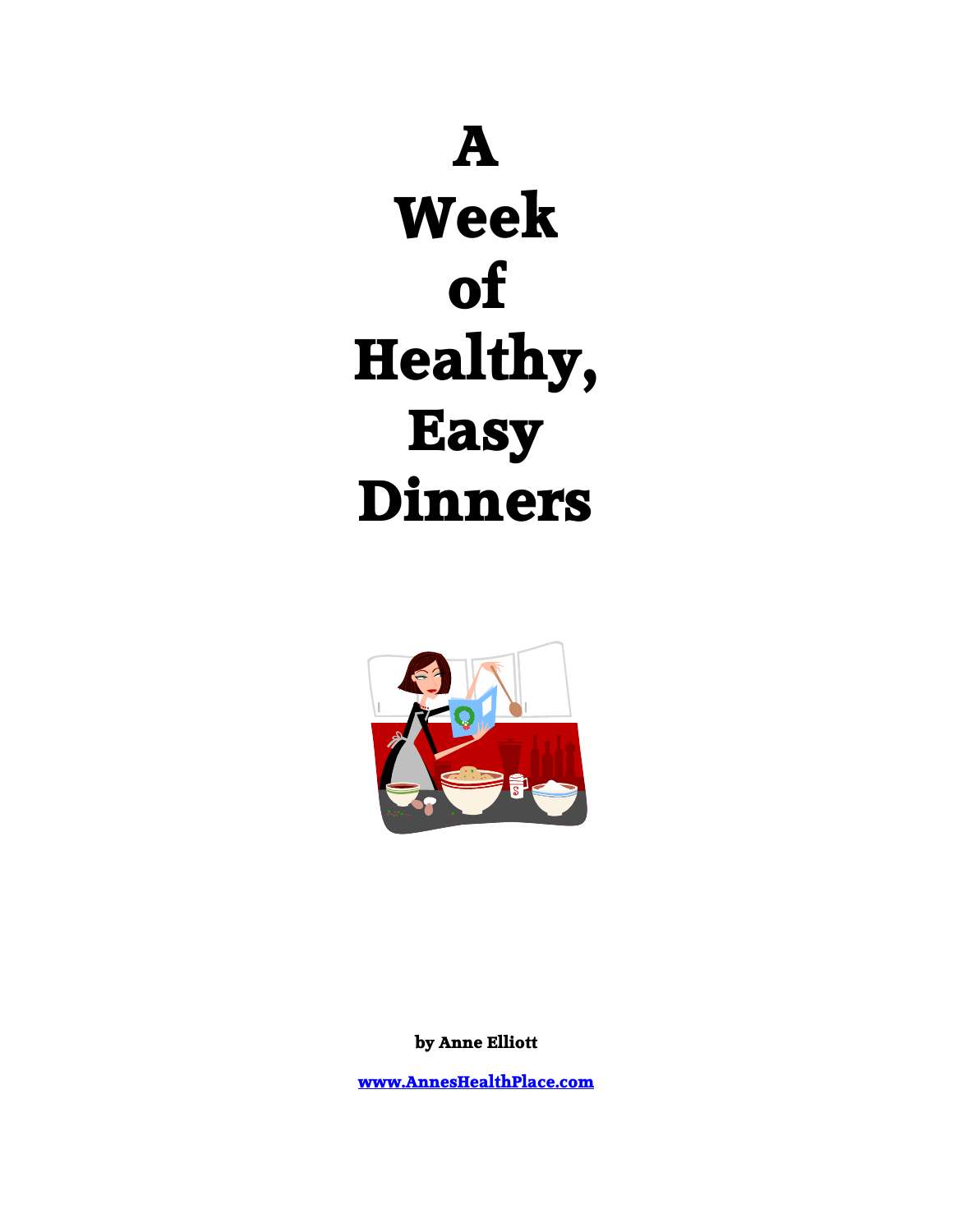# **In an ideal world,**

I would always have time to cook healthy food for my family.

But life isn't ideal! What can I do when life throws me something unexpected, so that I'm tired, busy, and stressed – and the last place I have time to be is in the kitchen?

I could eat out. Hmmm… Too expensive, and certainly not healthy! Chain restaurants make their food uniformly good by adding a concoction of chemicals and additives. Their food tastes good, but it's certainly not nourishing!

I could buy packaged food at the grocery store. Again, I can't find food without "natural flavors," monosodium glutamate, partially hydrogenated oils, and high-fructose corn syrup. In addition, the cost of packaged food for an entire family is very high.

There are two keys to having fast and healthy food at home:

## 1. Having quality ingredients on hand.

We've provided a list of nutritious yet easy store-bought goods. Always keep these foods in your pantry and freezer. I like to use a red permanent marker and draw a star on each of these items. If I use up a package that has a red star on it, I'll be reminded to add that item to my next shopping list.

#### 2. Knowing what I could make ahead of time.

We've provided a week's worth of easy recipes. Keep the recipes handy in your kitchen! If you realize that you're not going to have time to stick to your normal menu, grab one of these recipes. Dinner is saved!

# Want to learn how to cook healthy food that's easy and inexpensive, too?

Join us beginning February 4 for free online health classes!

For more information, visit:

http://www.anneshealthplace.com/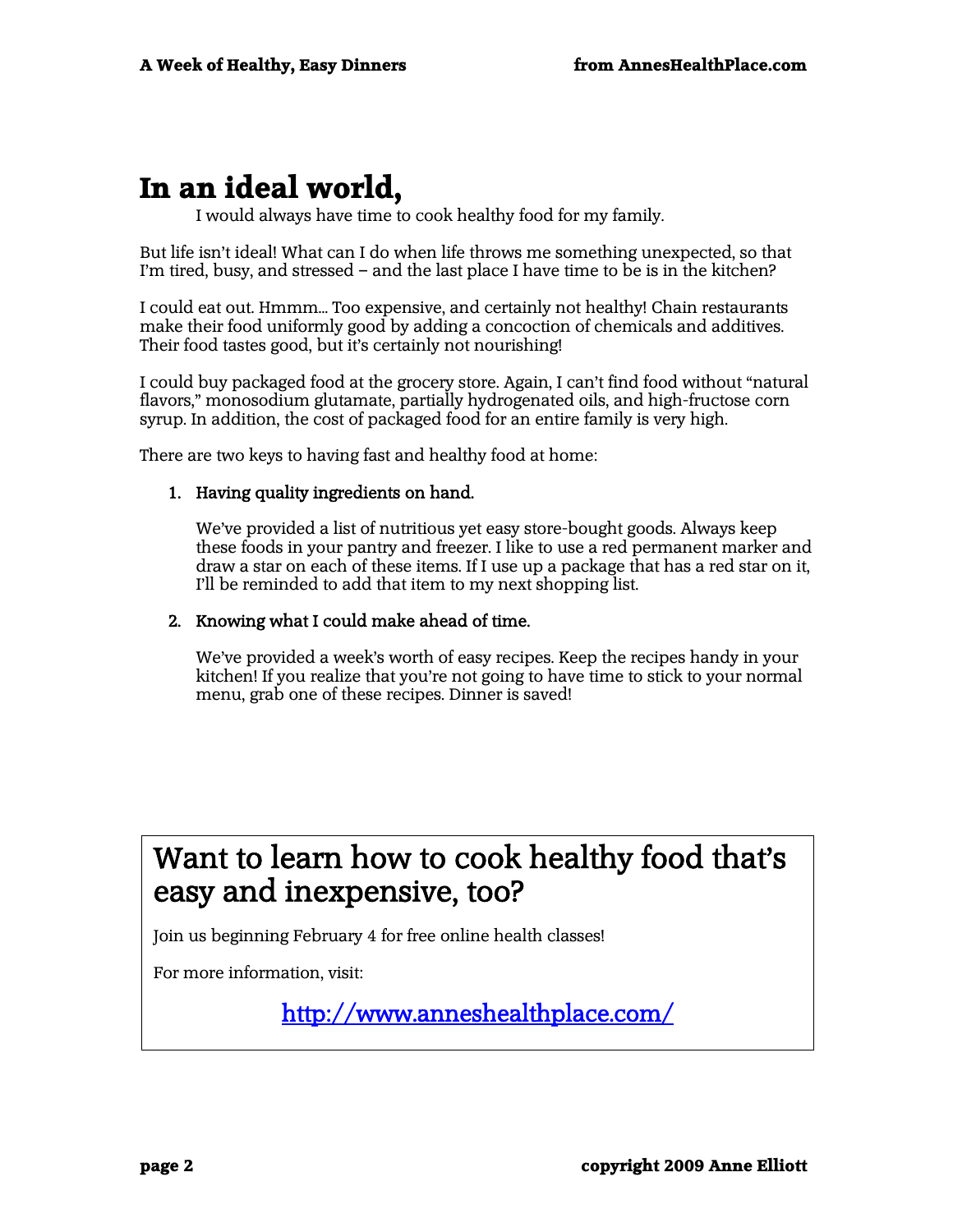# Shopping List

Produce: Potatoes - 4 Carrots – 3-4 Onions - 5 Green pepper - 1 Lemons - 2 Romaine lettuce – 1 head Garlic – 1

#### Boxes:

Rice Elbow macaroni (1 pound) Lasagna noodles

#### Cans:

Kidney beans  $(15 \text{ oz.}) - 2$ Diced tomatoes (15 oz.) – 6 Tomato paste (6 oz.) – 5 Mushrooms  $(4 \text{ oz.}) - 1$ 

#### Pantry:

Celtic sea salt $1$ Extra-virgin olive oil Active dry yeast Unbleached white flour Sugar (2 teaspoons)

#### Meat:

Boneless beef rump roast (3 1/2 pounds) Boneless skinless chicken breasts (5 pounds) Ground beef (5 pounds) Ground turkey (1 pound)

#### Frozen:

Chopped spinach (10 oz.)

#### Dairy:

Butter Cheddar cheese, shredded Mozzarella cheese, shredded Parmesan cheese, shredded Eggs Daisy sour cream Daisy cottage cheese Ricotta cheese

Spices:<sup>2</sup> Basil Black pepper Celery seed Chili powder "Chophouse Seasoning" (by Simply Organic) Cumin Crushed red pepper Garlic powder Lemon pepper Minced garlic Minced onion Oregano Rosemary Sage Thyme

Miscellaneous: Bragg's apple cider vinegar Red wine vinegar Dijon mustard Fish Sauce Homemade bread



<sup>-</sup><sup>1</sup> Available from <u>http://radiantlifecatalog.com/</u>

 $\overline{a}$ <sup>2</sup> I use Frontier organic spices and herbs, since they have not been irradiated. This means that they have their full compliment of enzymes and nutrients, unlike most store-bought spices. Frontier spices and herbs are available at http://www.anneshealthplace.com.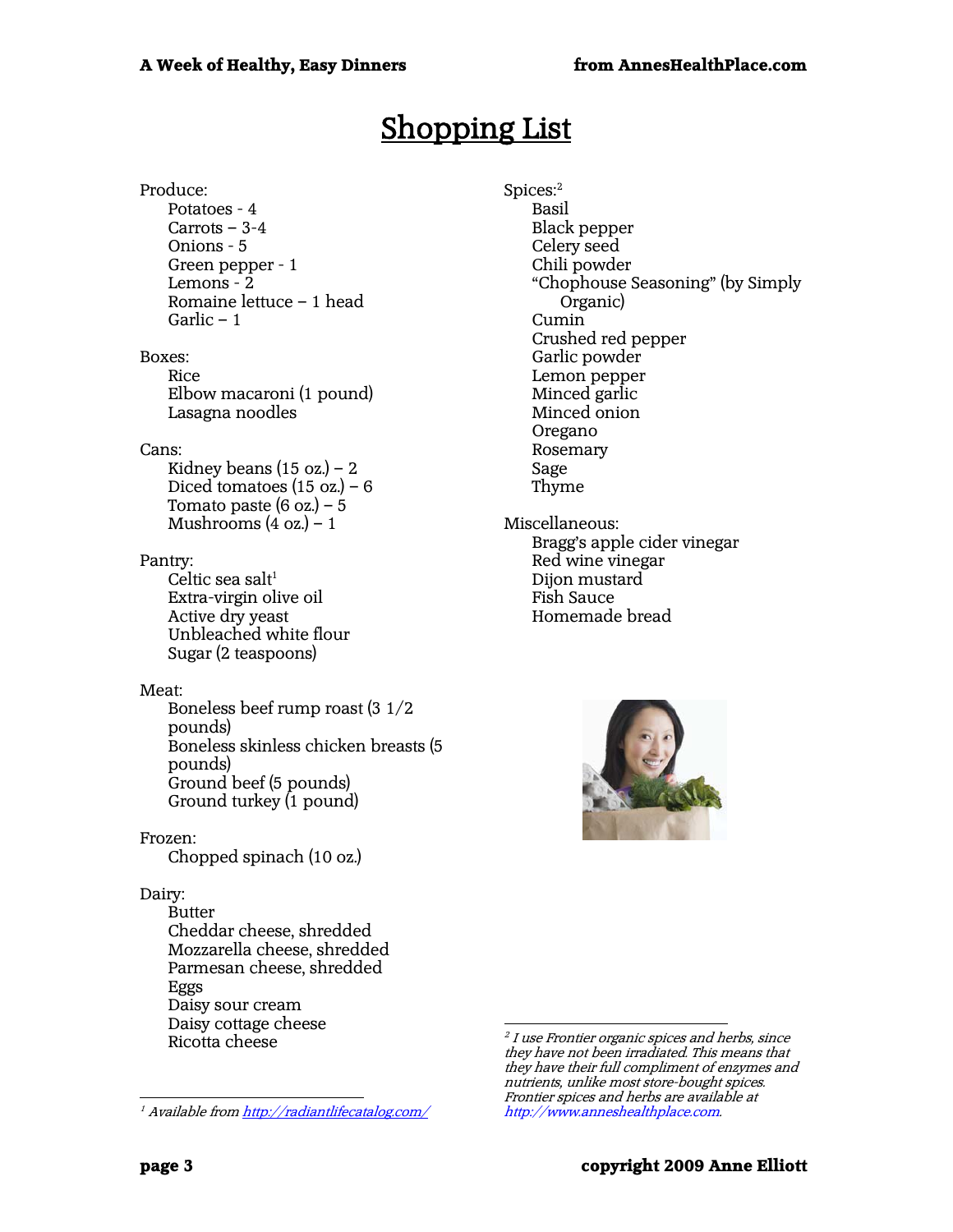# Things to Do Ahead

## Roast Beef

We typically use a rump roast when making roast beef. You can also use a round roast or a sirloin tip with these instructions. Choose a size that will feed your family, plus a little for leftovers.

Boneless rump roast, approximately 3 1/2 pounds 2 cups water 2 tbsp. dried, minced onion 1 tablespoon dried basil 1 tablespoon dried thyme 1 1/2 teaspoons dried rosemary 1 tablespoon Celtic sea salt 2 teaspoons freshly ground pepper

Preheat oven to 350°F. Place the roast in a deep pan, and pour water around the roast. Sprinkle minced onion, basil, thyme, rosemary, salt and pepper over the top. Cover the pan and bake for 3 hours. If you need to bake it longer, just be sure to add a little extra water so it won't dry out and burn. The roast is done when it smells wonderful and is fork tender.

Allow the roast to cool to room temperature, then freeze it in a heavy ziplock bag. Be sure to put today's date on the bag.

\*I also like to use my slow cooker for a roast. I get the best flavor when I cook it on low for 6 hours or more, being sure that I have plenty of water added and the lid is on tight.

To thaw a cooked meat without a microwave, immerse the ziplock bag in a large bowl of warm water. Change the water after 30 minutes. The meat should be thawed in 45-60 minutes.

## Chicken

ł

1 pound boneless skinless chicken breasts lemon pepper seasoning

Preheat oven to 350°F. Place chicken in a small baking dish and sprinkle with lemon pepper seasoning. Cover and bake 60 minutes. Shred chicken with a fork or cut into small pieces with a knife.

Allow the chicken to cool to room temperature, then freeze it in a heavy ziplock bag. Be sure to put today's date on the bag.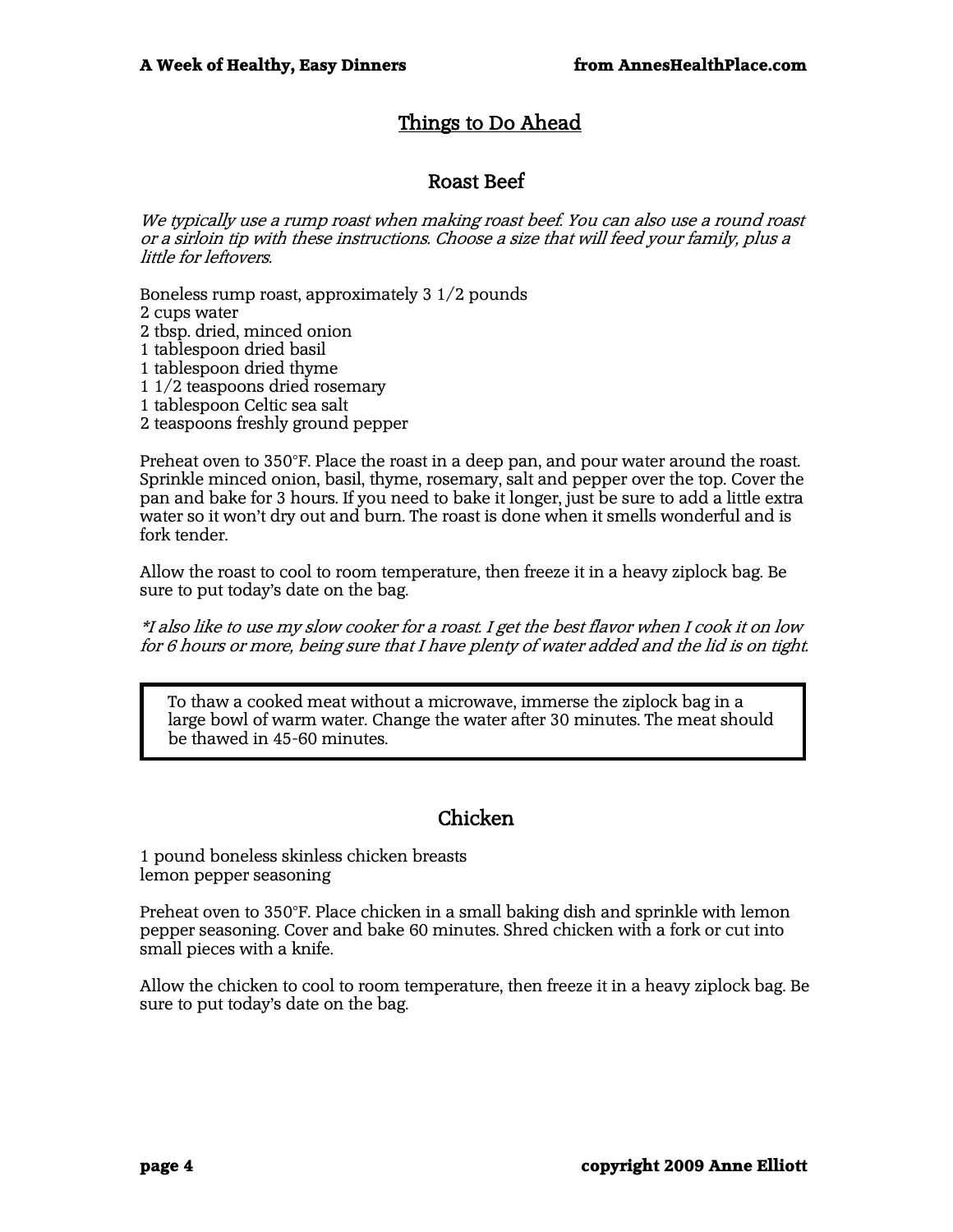Menu

| Sunday    | Sunday Roast Casserole     |
|-----------|----------------------------|
| Monday    | Chili                      |
| Tuesday   | Bruschetta Chicken Skillet |
| Wednesday | Pizza                      |
| Thursday  | Goulash                    |
| Friday    | Spinach Chicken Lasagna    |
| Saturday  | <b>Caesar Dinner Salad</b> |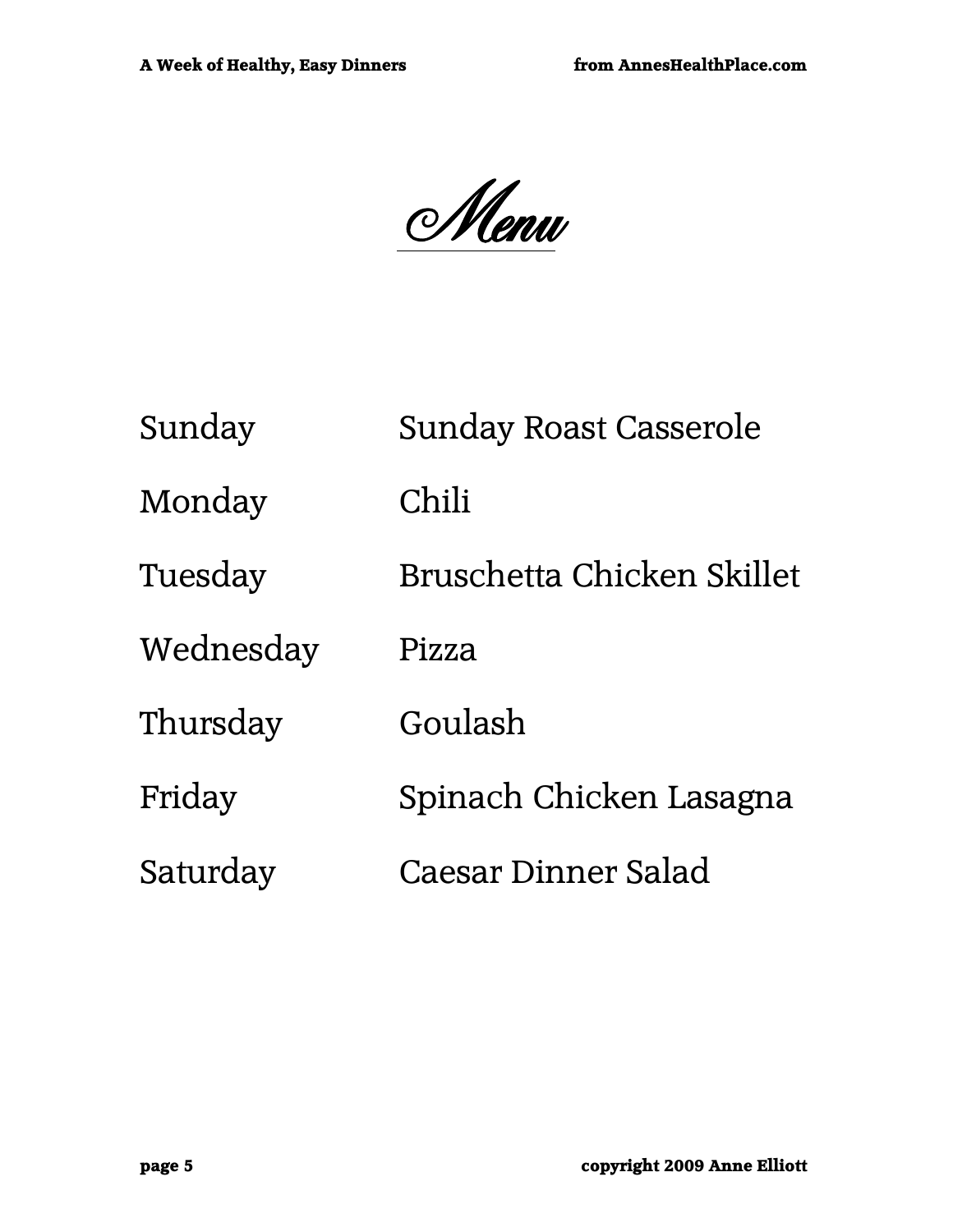# Sunday Dinner Casserole

2 pounds cooked roast beef (see p. 4) 4 medium potatoes 3 medium carrots 1 onion 2 tablespoons olive oil 4 tablespoons butter Simply Organic Chophouse Seasoning Spice Grinder

Preheat oven to 400°F. Grab a cutting board and a big knife, and cut the roast into bitesize pieces. Scrub the potatoes and cut them into bite-size pieces as well. Scrub the carrots and cut into  $1/2$ -inch slices. Finally, chop the onion into small pieces.

Drizzle olive oil over the bottom of a 9"x13" glass cooking dish. Toss the meat, potatoes, carrots and onion in the dish. Grind "Chophouse Seasoning" all over the food. Place chunks of butter over the top. Cover with aluminum foil. Bake for 90 minutes, stirring and covering again after 45 minutes.

\*Delicious served with warm bread or a fresh salad.

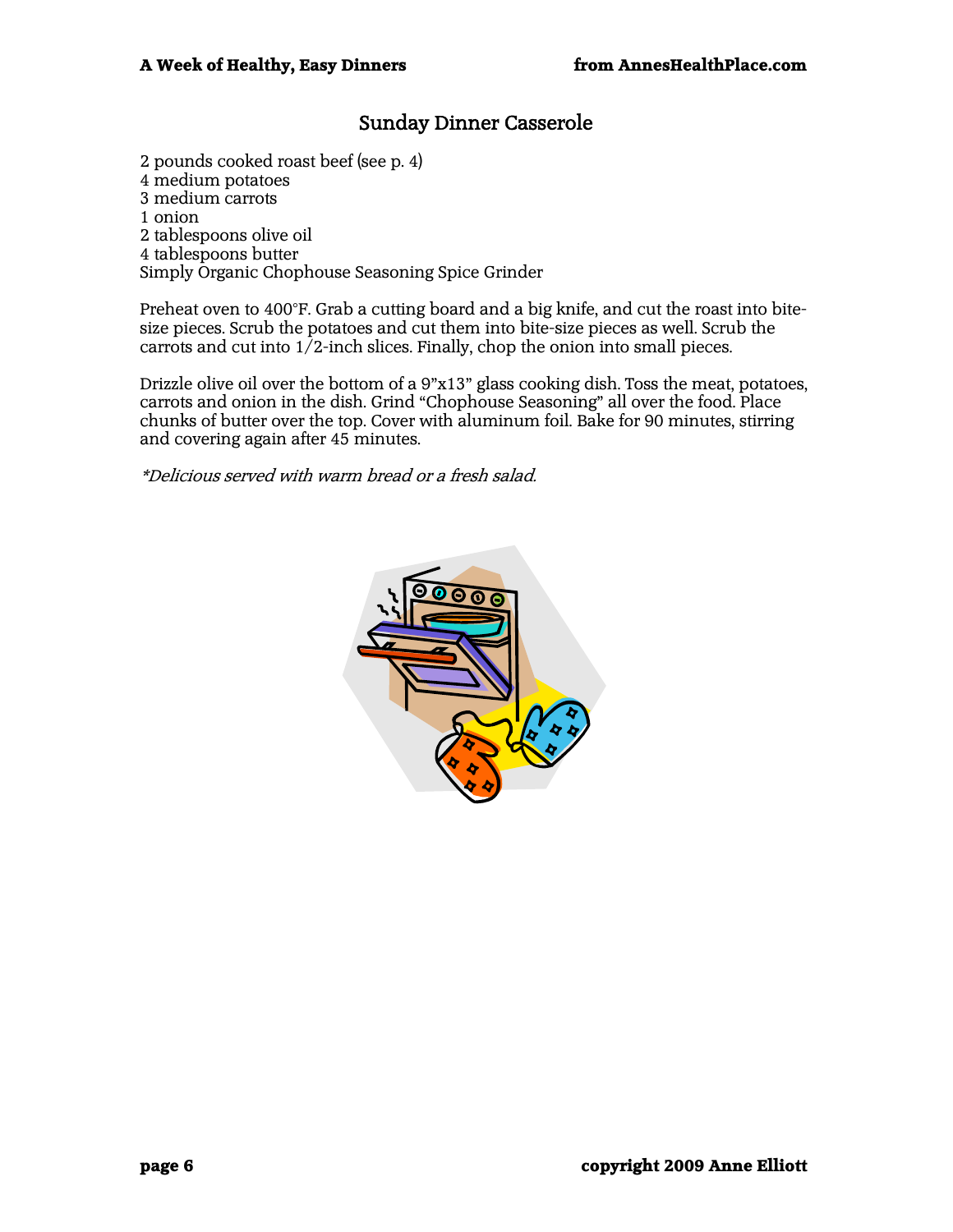# Chili

I've noticed that busy days come in pairs. This meal makes plenty so you can put some away in the freezer or save some for lunch the next day, which is likely to be busy as well.

3 pounds ground beef 2 onions, chopped 2 cans (15 oz.) kidney beans 2 cans (15 oz.) diced tomatoes 1 can (6 oz.) tomato paste 3/4 cup water 2 tablespoons chili powder 2 tablespoons minced garlic 1 tablespoon dried oregano 1 tablespoon dried cumin 1 tablespoon Celtic sea salt 1 1/2 teaspoons freshly ground pepper Cooked rice Shredded cheddar cheese Daisy sour cream

Brown the beef with the onions over medium heat. Add beans, tomatoes, tomato paste, water, and seasonings. Mix well. Reduce heat to low; cover. Simmer 30-60 minutes, stirring occasionally.

Serve with rice, cheese and dollops of sour cream.

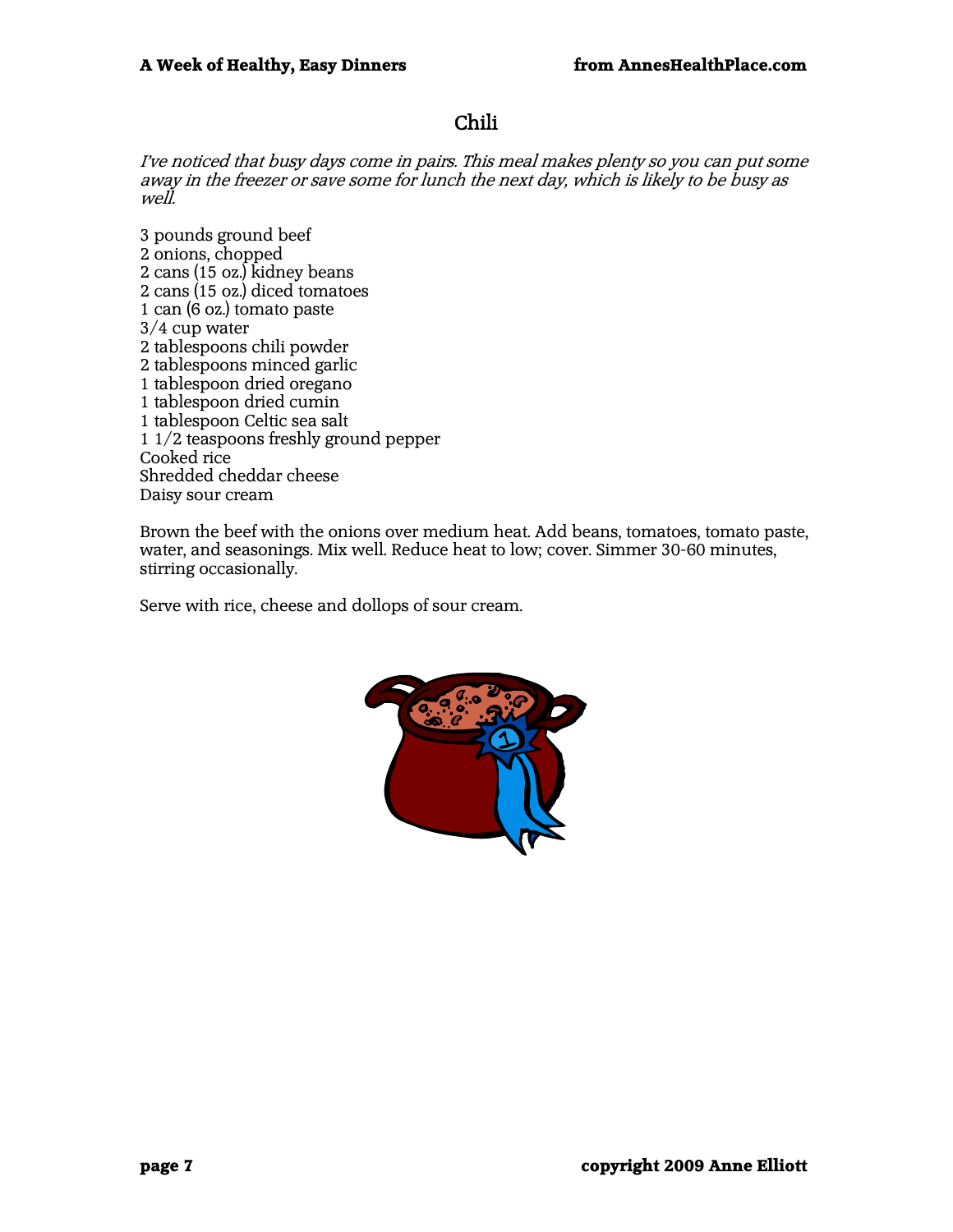# Bruschetta Chicken Skillet

2 tablespoons olive oil 2 tablespoons butter 1 onion, chopped 1 tablespoon minced garlic 1 green pepper, chopped 2 pounds boneless skinless chicken breast halves 1 can (15 oz.) diced tomatoes 1 tablespoon dried basil 1 teaspoon crushed red pepper 2 tablespoons Bragg's apple cider vinegar Juice of 1 lemon Cooked rice Shredded mozzarella and/or parmesan cheese

Heat olive oil and butter in a large pan. Add onions, garlic and peppers; cook until vegetables are tender, stirring often. Place chicken pieces on top of vegetables and reduce heat to low. Add diced tomatoes, basil, crushed red pepper, vinegar, and lemon juice. Cover and simmer 30 minutes, or until chicken is tender.

Serve over rice, sprinkled with cheese.

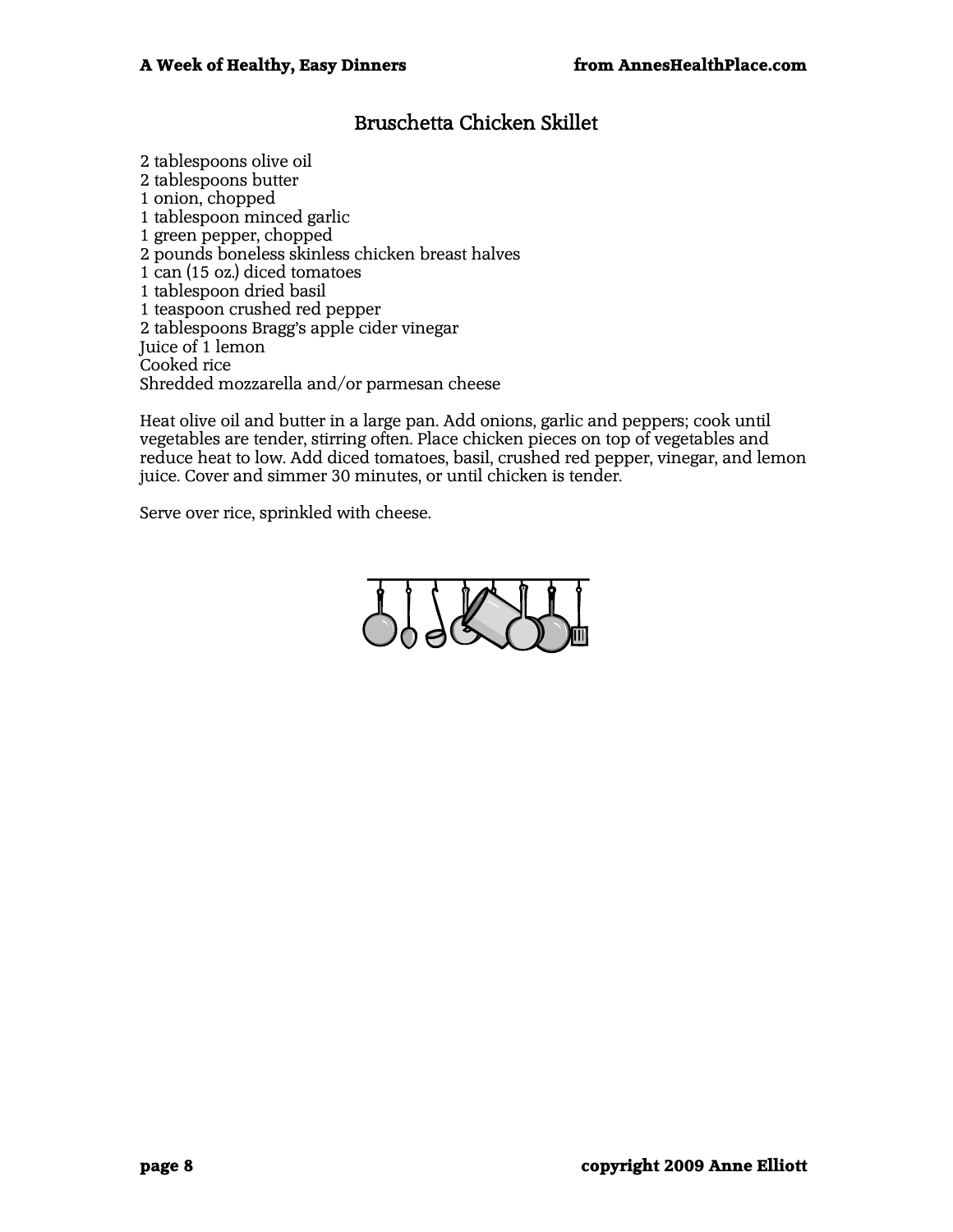### Pizza

We've found that we can have this pizza on the table almost as fast as we can call takeout. It's delicious and easy to customize.

1/2 pound homemade turkey sausage

1 can (6 oz.) tomato paste

3/4 cup water

2 teaspoons dried basil

2 teaspoons dried oregano

2 teaspoons dried thyme

4 cups shredded mozzarella cheese

1/2 cup shredded parmesan cheese

Optional toppings: chopped green pepper, chopped onion, or chopped mushrooms

Grease 2 large cookie sheets. Preheat oven to 425°F. Prepare crust. Mix tomato paste, water, and seasonings. Divide dough in half. Pat each half into a large circle on cookie sheet with oiled fingers. Spoon tomato-sauce mixture over dough. Sprinkle with cheeses. Top with sausage and optional toppings. Bake pizzas 15 to 20 minutes or until crust is golden brown.

#### Pizza Crust

1 1/2 tablespoons active dry yeast

- 2 cups warm water
- 5 cups unbleached white flour
- 4 tablespoons olive oil
- 2 teaspoons sugar
- 2 teaspoons salt

Dissolve yeast in warm water in medium bowl. Stir in remaining ingredients. Beat vigorously 20 strokes. Let rest 5 minutes.

#### Turkey Sausage

- 1 pound ground turkey
- 1 tablespoon Celtic sea salt
- 1 teaspoon dried sage

1 teaspoon garlic powder

1 teaspoon freshly ground black pepper

Brown turkey in a skillet. Add seasonings and simmer 5 minutes.

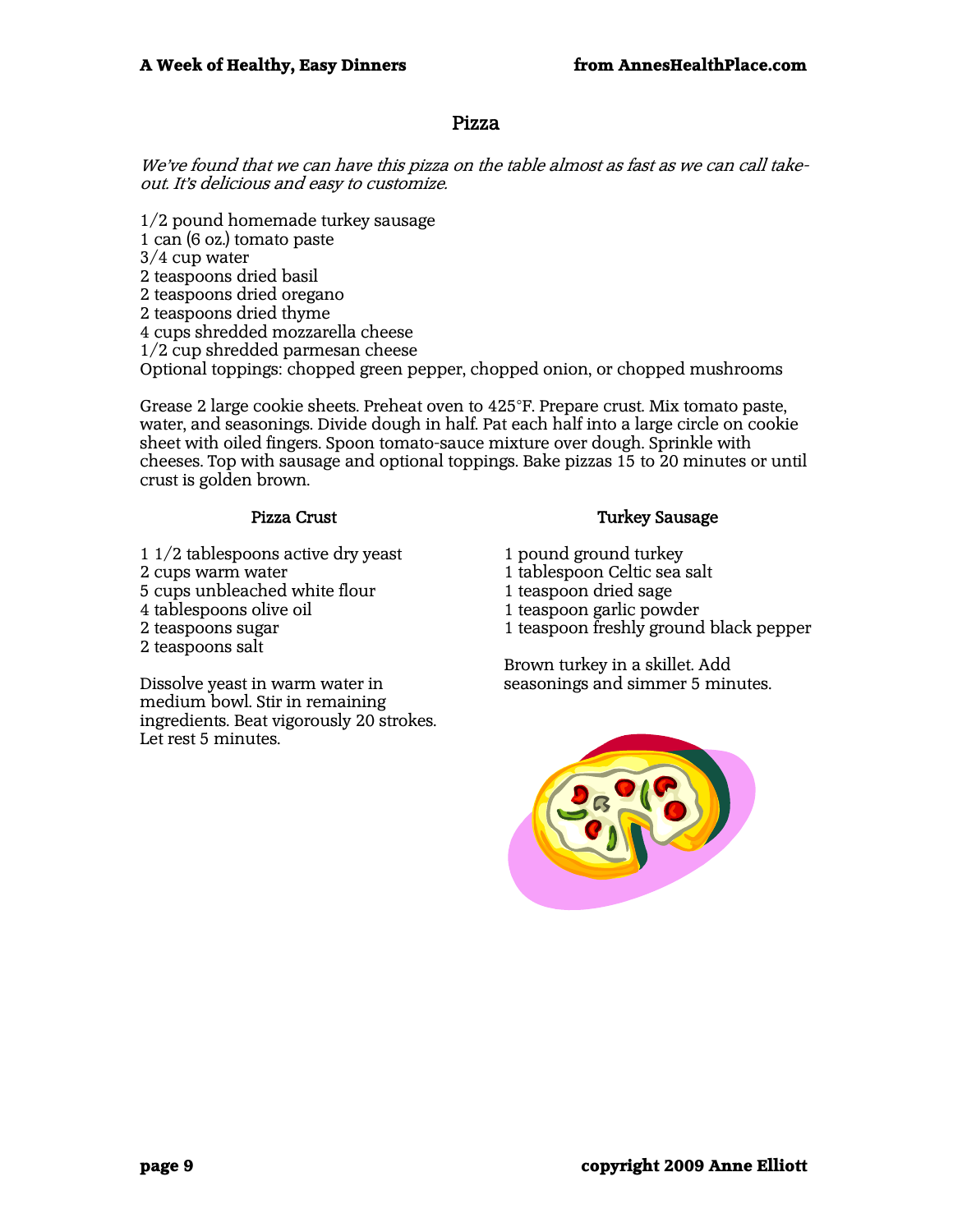# Goulash

The celery seed makes the difference in this simple comfort food.

2 pounds ground beef 1 onion, chopped 1 tablespoon minced garlic 1 tablespoon celery seed 2 teaspoons Celtic sea salt 2 teaspoons freshly ground pepper 2 cans (15 oz.) diced tomatoes 2 cans (6 oz.) tomato paste 1  $1/2$  cups water 1 (1 lb.) package elbow macaroni Parmesan cheese, shredded

Brown the beef with the onions and garlic in a large pot over medium heat. Add seasonings, diced tomatoes, tomato paste, and water. Mix well. Reduce heat to low; cover. Simmer 30 minutes, stirring occasionally. Add cooked macaroni and stir well.

Serve with generous toppings of Parmesan cheese. This meal tastes even better the next day.

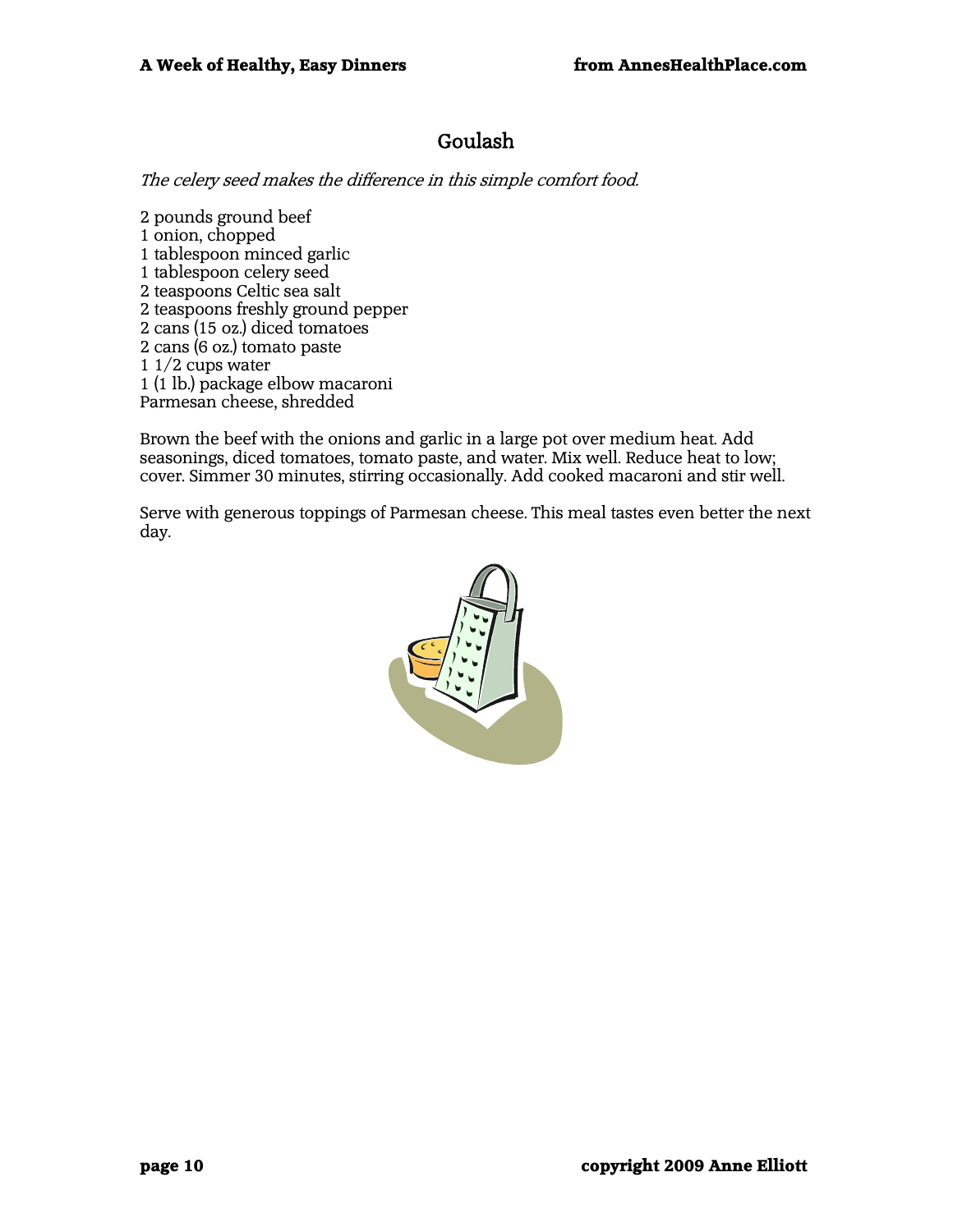# Spinach Chicken Lasagna

This dish costs a little more than some of the others, but it's easy for company or a special family dinner.

1 can (4 oz.) mushrooms 1 can (15 oz.) diced tomatoes 1 can (6 oz.) tomato paste 3/4 cup water 2 teaspoons dried basil 2 teaspoons dried oregano 2 teaspoons dried thyme 1 pound cooked chicken, chopped or shredded (see p. 4) 2 eggs 1 pkg. (10 oz.) frozen chopped spinach, thawed and well drained 1 container (15 oz.) ricotta cheese 1 container (16 oz.) Daisy cottage cheese 2 cups shredded mozzarella cheese 1 cup shredded parmesan cheese 1/2 box lasagna noodles, uncooked

Preheat oven to 350°F. In a bowl, combine mushrooms, tomatoes, tomato paste, water, and seasonings. In a second bowl, mix chicken, eggs, spinach, ricotta cheese, cottage cheese and mozzarella cheese. Mix well.

Spoon about 1/2 cup of sauce into a 9"x13" glass baking dish. Place 4 or 5 lasagna noodles over sauce, then spoon half of the remaining sauce over noodles. Spread half of the cheese mixture over sauce. Repeat with more noodles, remaining sauce and remaining cheese mixture. Sprinkle parmesan cheese over the top. Bake for 45 minutes.

Allow to sit for a few minutes before serving for easier cutting.